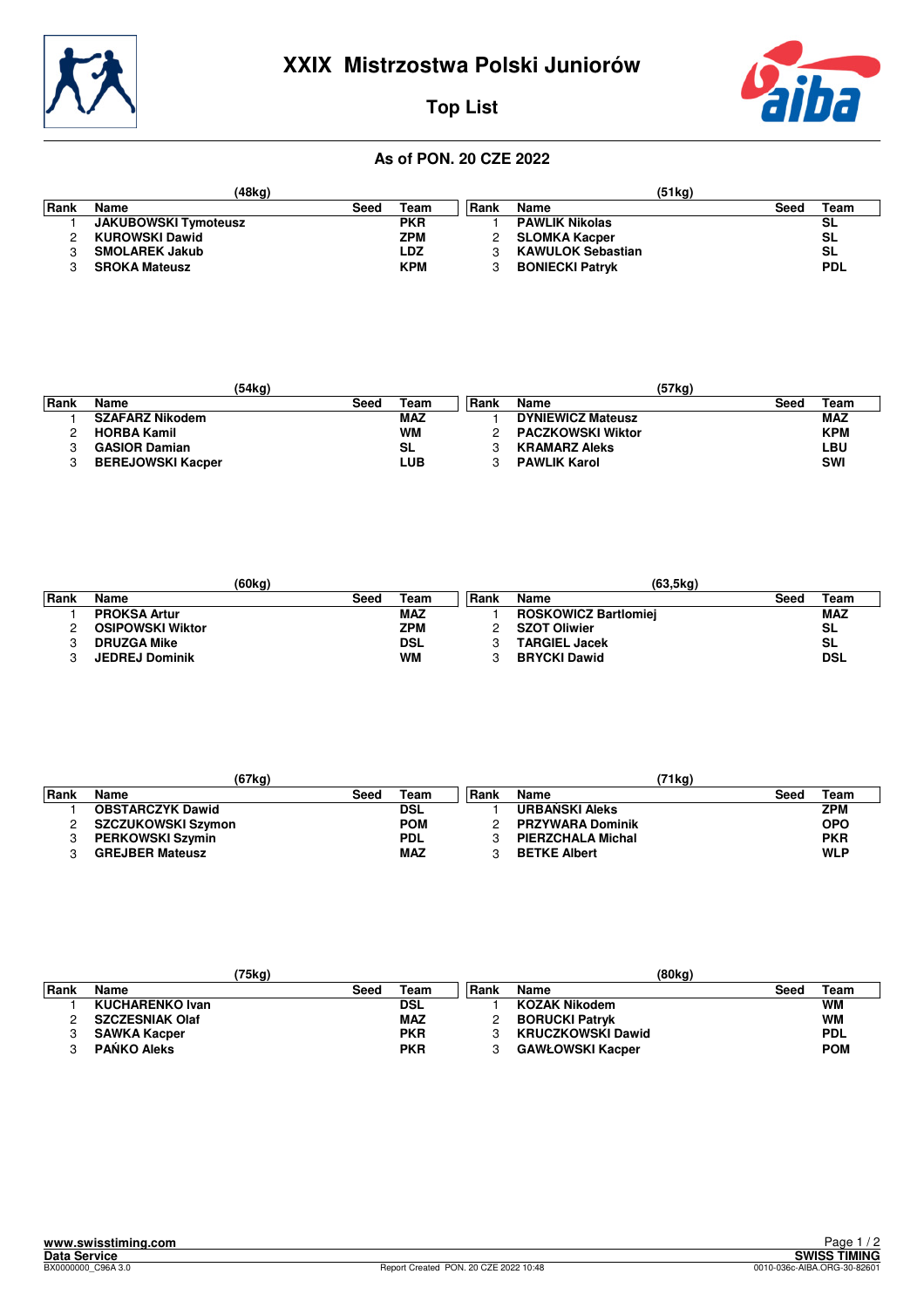



## **Top List**

#### **As of PON. 20 CZE 2022**

|      | (86kg)                    |      |            |       | (92kg)                  |              |
|------|---------------------------|------|------------|-------|-------------------------|--------------|
| Rank | Name                      | Seed | Team       | ∣Rank | Name                    | Team<br>Seec |
|      | <b>BRZEZINSKI Mikolaj</b> |      | <b>POM</b> |       | PERA Olaf               | <b>WLP</b>   |
|      | <b>SZMAJDA Oliwier</b>    |      | <b>KPM</b> |       | <b>PORZYCZKA Patryk</b> | <b>MAZ</b>   |
|      | <b>STACHOROWSKI Olaf</b>  |      | <b>MAZ</b> |       | <b>MOTASKA Ksawery</b>  | <b>WM</b>    |
|      | <b>SKIBA Wiktor</b>       |      | <b>SWI</b> |       | SZCZEPAŃSKI laor        | <b>POM</b>   |

| (92+kg) |                           |      |            |  |  |  |  |
|---------|---------------------------|------|------------|--|--|--|--|
| Rank    | Name                      | Seed | Team       |  |  |  |  |
|         | <b>ORZECHOWSKI Piotr</b>  |      | <b>MAZ</b> |  |  |  |  |
| 2       | <b>NOWARA Nathaniel</b>   |      | SL         |  |  |  |  |
| З       | <b>FILO Mateusz</b>       |      | <b>ZPM</b> |  |  |  |  |
| 3       | <b>RZESZOWSKI Bartosz</b> |      | <b>DSL</b> |  |  |  |  |

**NOTES**

Sorting order for ranked 3rd: from semifinals, first, loser against the gold medallist, second, loser against the silver medallist. For ranked 5th: from quarterfinals, same criteria<br>to list the first two losers and then, l